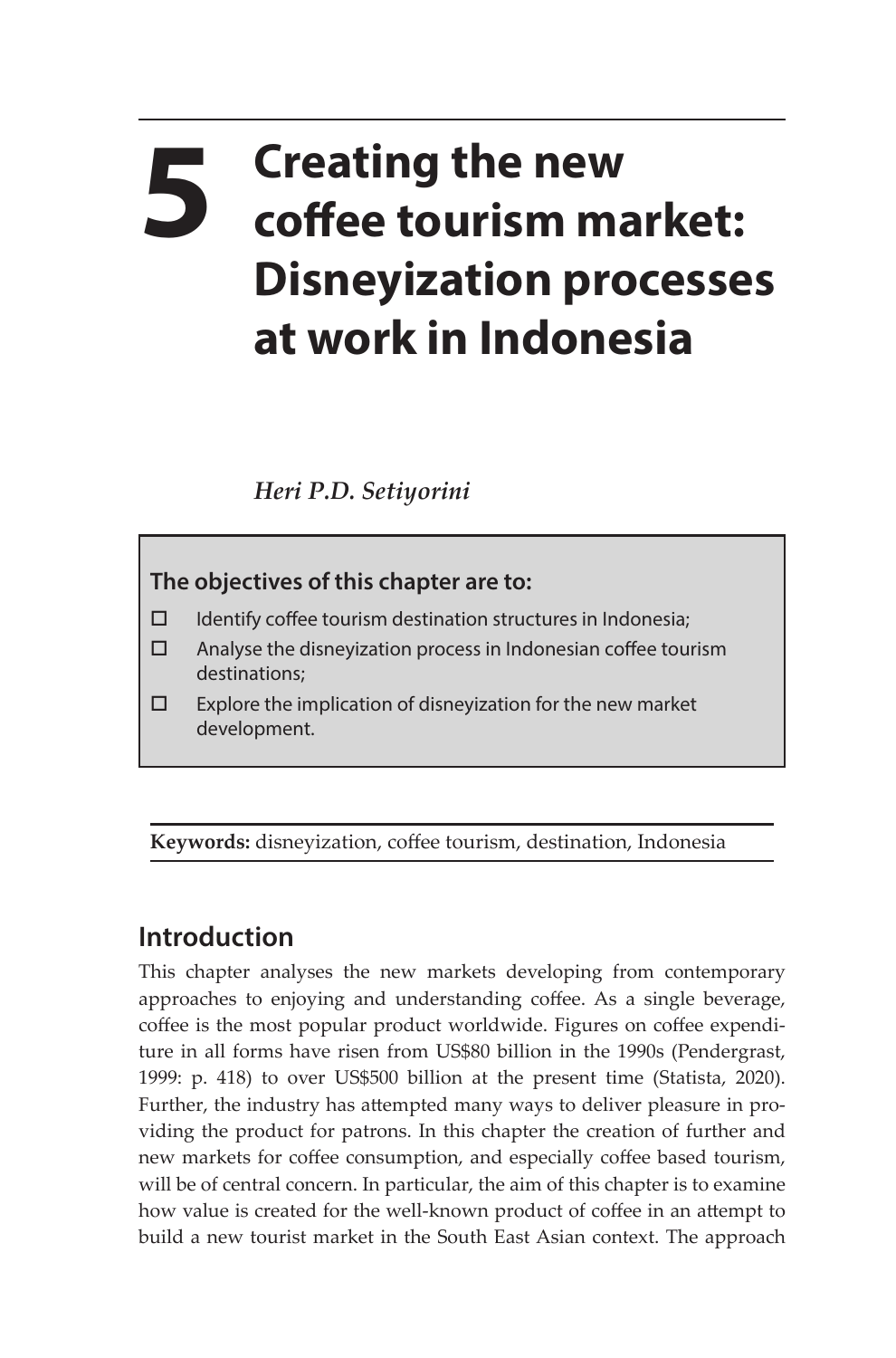to be followed applies the work of Bryman (1999; 2004) and is summarised with the label 'Disneyization'.

Disneyization is different from Disneyfication. It is not copying Disney motifs or characters nor is it creating a copy-cat new theme park. Disneyization refers to applying the principles of Disney theme parks in the realm of service industries, such as restaurants, hotels, tourists attractions, and zoos. Four principles are involved: implementing theming, hybrid consumption, merchandising, and performative labour. The first aspect, that of theming refers to building a narrative scenario for strengthening the meaning of a place. In their globally successful theme parks, the Disney Corporation (hereafter simply Disney) develops different stories around various movie characters. The process requires multiple creative talents, and the narratives are accessible to visitors and vary in detail. The second aspect, that of hybrid consumption, describes the visitor's fuzzy or overlapping consumption patterns. In the contemporary world visitors consumes a wide variety of products and services. Hybrid consumption ties together these multiple areas of consumption with the result that being at a sports game resembles being in a theme park or shopping in a large mall. The brands, the products, and the service architecture, that is the way interactions and customers are managed and treated, are very similar. Merchandising is the third aspect. It can extend the hybrid consumption behaviour. The process of merchandising ties specific products to an attraction or location using symbols, images and brands. Therefore, it can stimulate the visitor's memory about the places and the themes. Finally, in strengthening the theme and servicing the visitors for the specific experience, the organisation typically employs performative labour; the term describes the presentation and role of the employee and consists of the staff employing a controlled emotional style, a required 'look' and specific skills based roles.

Coffee tourism destinations in Java and Bali, Indonesia are used in this chapter as the context to analyse the Disneyization process as a means to foster new market opportunities. The Dutch developed coffee agriculture in the East Indies in 1669. These efforts made Java coffee a popular commodity worldwide during the eighteenth century (Pendergast, 1999). Today, coffee is widely grown in Indonesia. The archipelago is ranked fourth in the world as a coffee exporting country and the current Indonesian government encourages coffee tourism development. The government's aim is to enhance the income diversification for local farmers and communities, especially in rural areas.

This chapter focuses on analysing coffee tourism development in three sections. First, the structure of rural coffee tourism practices in Indonesia is analysed. The structure describes the coffee destination characteristics, such